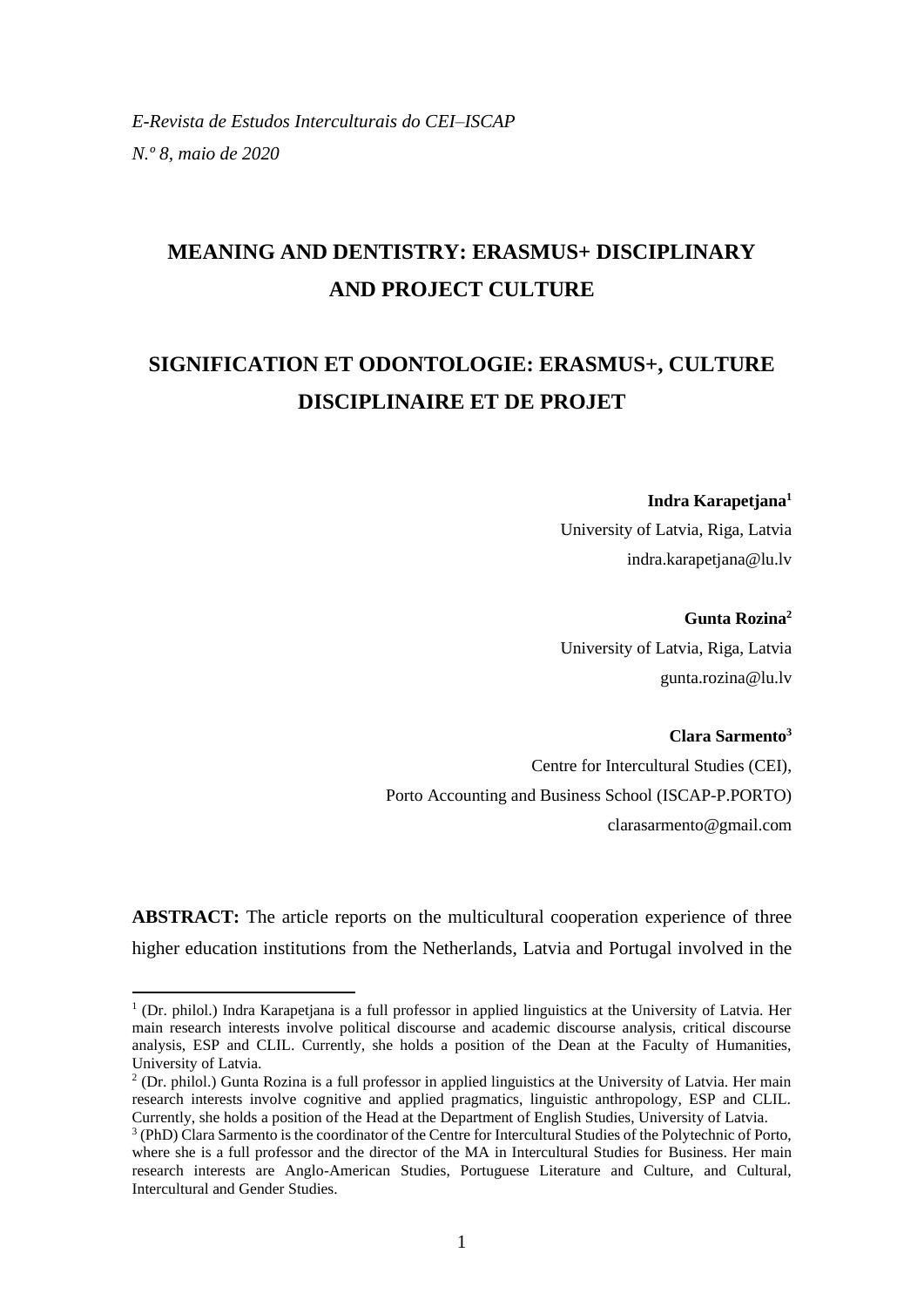Erasmus+ project "Transversal Skills in Dentistry: Content and Language Integrated Approach" funded by the European Commission. Delineating the concept of culture, the article aims at discussing the project culture and the disciplinary culture, namely, dentistry as a hard discipline and linguistics as a soft discipline within the context of the Erasmus+ project. Although disciplinary differences should be taken into account when working on project outcomes, the methods applied profitably exist simultaneously. Successful creation of project culture, which was established at the outset by careful selection of the profile and background of participating organizations, allowed the consortium to agree on the roles and tasks of each organization involved in the project. The level of networking, cooperation and commitment of each partner in consortium to the fulfilment of the tasks in the project resulted in a high assessment of the project by the State Education Development Agency of Latvia. Despite the taken-on challenges of the cultures when developing the project outcomes, the participating organizations established and ran a cohesive consortium with active involvement of all partners and with the common goals achieved.

**KEYWORDS:** multicultural cooperation experience, Erasmus+ project, disciplinary and project culture.

**RESUME** : Il s'agit d'un article concernant l'expérience de coopération multiculturelle de trois établissements d'enseignement supérieur des Pays-Bas, de Lettonie et du Portugal impliqués dans le projet Erasmus+ « Transversal Skills in Dentistry: Content and Language Integrated Approach » financé par la Commission européenne. Délimitant le concept de culture, l'article vise à discuter du projet de la culture et notamment de la culture disciplinaire, à savoir l'odontologie d'un point de vue objectif et de la linguistique d'un point de vue subjectif dans le cadre du projet Erasmus+. Bien que les différences disciplinaires doivent être prises en considération dans ce projet, les méthodes utilisées sont à intégrer aussi. La création réussie de la culture du projet, qui a été établie au départ par une sélection rigoureuse du profil et des antécédents des organisations participantes, a permis au consortium de convenir des rôles et des tâches de chaque organisation impliquée dans le projet. Le niveau de mise en réseau, de coopération et d'engagement de chaque partenaire du consortium dans l'accomplissement des tâches du projet a donné lieu à une évaluation élevée du projet par l'Agence nationale de développement de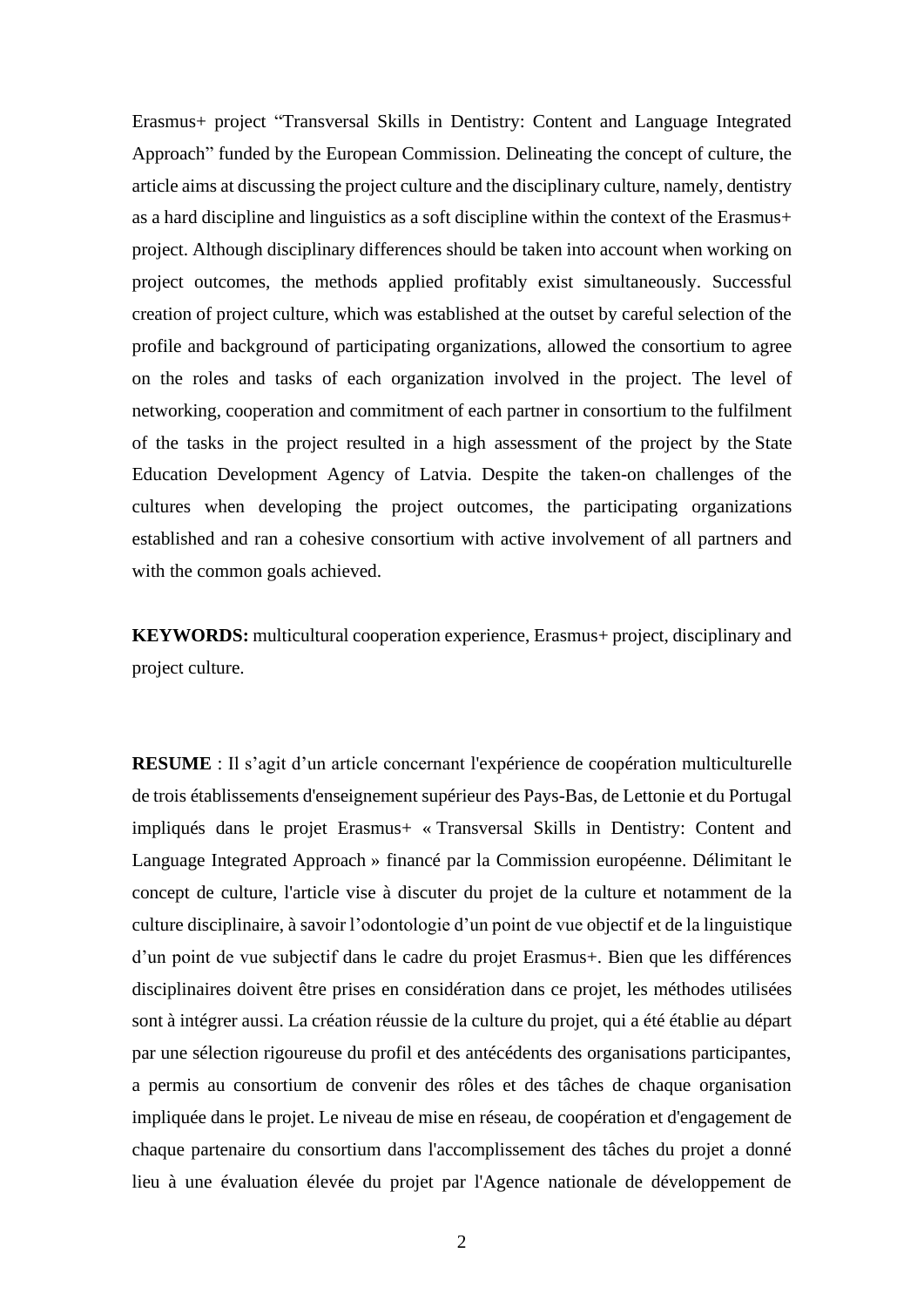l'éducation de Lettonie. Malgré les défis relevés par les cultures lors de l'élaboration des résultats du projet, les organisations participantes ont établi et dirigé un consortium cohérent avec la participation active de tous les partenaires et avec les objectifs communs atteints.

**MOTS CLES** : expérience de coopération multiculturelle, projet Erasmus+, culture disciplinaire et de projet.

## **Introduction**

The landscape of the European Higher Education Area is shaped by 48 countries. They have different linguistic, political, academic, and cultural backgrounds, but they target at common aims. The increase of staff and student mobility in tertiary education as well as the promotion of employability across national borders are key aims of the European Higher Education Area member countries (EHEA, 2019). One of the opportunities to foster academic staff and student mobility is the Erasmus+ Programme, which aims to "tackle socio-economic changes […] and to support the implementation of the European policy agenda for growth, jobs, equity and social inclusion" (European Commission Erasmus+ Programme Guide, 2019, p. 74).

Erasmus+ Programme Key Action 2 aims at promoting cooperation at transnational level, supporting the exchange of innovative ideas, methods and practices and their implementation in partner higher education institutions (HEIs) at European level. Erasmus+ projects are multicultural entities, and the interaction of various cultures of the European Higher Education Area is seen in the light of enriching not only HEIs but also European societies.

This article reports on the multicultural cooperation experience (2015-2017) of three partner higher education institutions - Academic Centre for Dentistry Amsterdam, the University of Latvia and the Centre for Intercultural Studies of Porto, Accounting and Business School of Porto, involved in the Erasmus+ Programme Key Action 2 project 'Transversal Skills in Dentistry: Content and Language Integrated Approach' (Agreement No. 2015-I-LV01-KA203-013401) funded by the European Commission. The project comprised a group of academics and students representing various cultures, which not only created rich opportunities, but also posed challenges.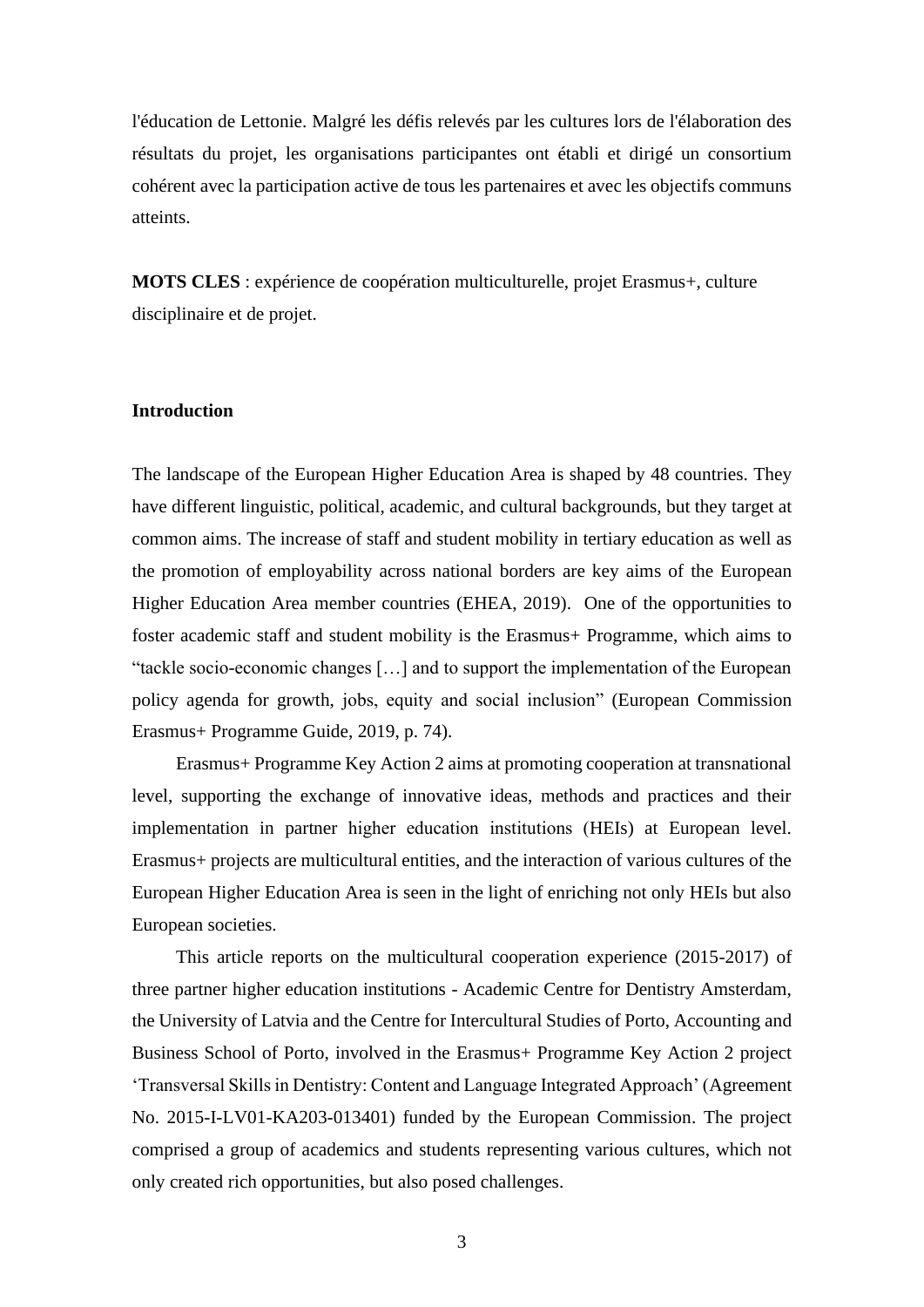The concept of culture may mean various things to different people. Sarmento (Sarmento, 2014, pp. 606-607) argues that "multiculturalism is a judgment of existence: in a same physical or conceptual space, different people coexist, from different cultures (in terms of memories, options, references, values, preferences, projects, expectations, experiences, practices, and attitudes)". Scollon, Scollon and Jones contend that culture is "a way of dividing people up into groups according to some feature of the people which helps us to understand something about them and how they are different from or similar to other people" and that people may belong to many different cultures at once (Scollon, et al., 2012, p. 6).

Considering the above arguments, multiculturalism within an Erasmus+ project is seen as existence of a group of academics and students from different cultures in the same physical and/or virtual space. Cultural diversity of an international project may increase its success, but dealing with cultural differences may also cause certain misunderstandings. Therefore, the aim of the paper is to address the challenges of multicultural cooperation experience in higher education by focusing on the project culture and the disciplinary culture within the context of Erasmus+ project.

# **Erasmus+ programme Key Action 2 project "Transversal Skills in Dentistry: Content and Language Integrated Approach"**

The project "Transversal Skills in Dentistry: Content and Language Integrated Approach" focused on establishing transnational synergies between the HEIs and partnerships with professional dental associations in order to 1) identify the transversal skills required by the labour market in the field of dentistry; 2) assist HEI students in acquiring these skills through a Dentistry and English Language Integrated Learning course, using innovative study materials and open education resources (OERs).

The partnership of the project reported on in this article was built on the successes of the prior academic cooperation and careful selection of the profile and background of participating organizations, which allowed the consortium to agree on the roles and tasks of each HEI involved in the project.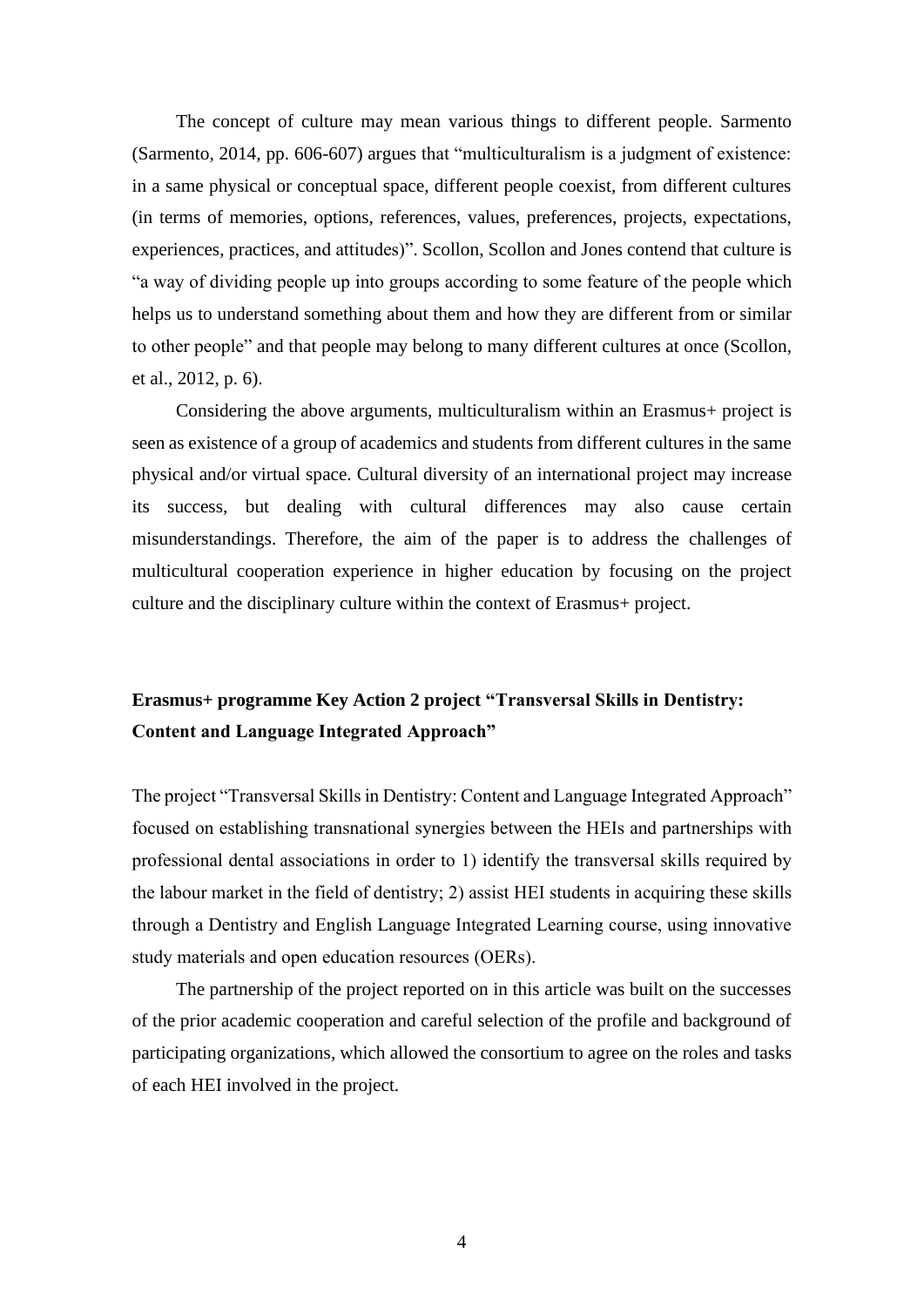### **Disciplinary and project cultures**

The concept of culture has been much scrutinized, and it can be defined in different ways depending on the context it is employed. The discussion below is restricted to the approaches relevant for the context.

Culture is considered to be as a belief or value system or mental patterns that people of a particular group share. Duranti (1997, p. 27) points out that culture can be seen as a form of specific knowledge. Members of a culture must know certain facts, places, and people; they must also have a common way of thinking and world understanding (ibid.). Thus, members of a culture must share knowledge of a set of communication rules or conventions that people follow so that they can operate in a way that is acceptable to the other members of the given cultural group. This means that members of a project culture need to set internal communication rules and learn this knowledge. Another approach sees culture as communication (ibid, p. 33). Culture represents the world in different discourses such as reports, stories, tasks, theories, etc. Culture as a system of participation (ibid, p. 46) sees that any action, including verbal communication, "has an inherently social, collective, and participatory quality". This implies that there are ample possibilities for a person to initiate, enter and maintain communication with other members of a culture or cultures. This system of participation also requires awareness that different parties are involved in a communicative act and that they need to share the existing resources such as languages, belief systems, and people (ibid.).

Thus, we can see that the concept of culture is multidimensional, as it comprises different practices, assumptions and attitudes that partners in consortium bring to an international project. The views of culture mentioned above are useful, because they help to shed light on different aspects of human behaviour in multicultural projects due to the complexity of the various cultural systems that may be involved.

According to Räsänen (2011), there are ethnic, local, disciplinary, and academic cultures. Ethnic culture pertains to the cultural background of lecturers and students, their values and experiences; local culture refers to the "source for exemplification of concepts and terms, local and intercultural communication conventions" (Räsänen, 2011, pp. 155- 161). The above argument largely coincides with Duranti's (1997) view of culture as a form of specific knowledge. Disciplinary culture is related to discourse conventions, conceptual frameworks and paradigms, hard vs soft sciences, and academic culture pertains to academic practices, teaching styles, beliefs, and power distance.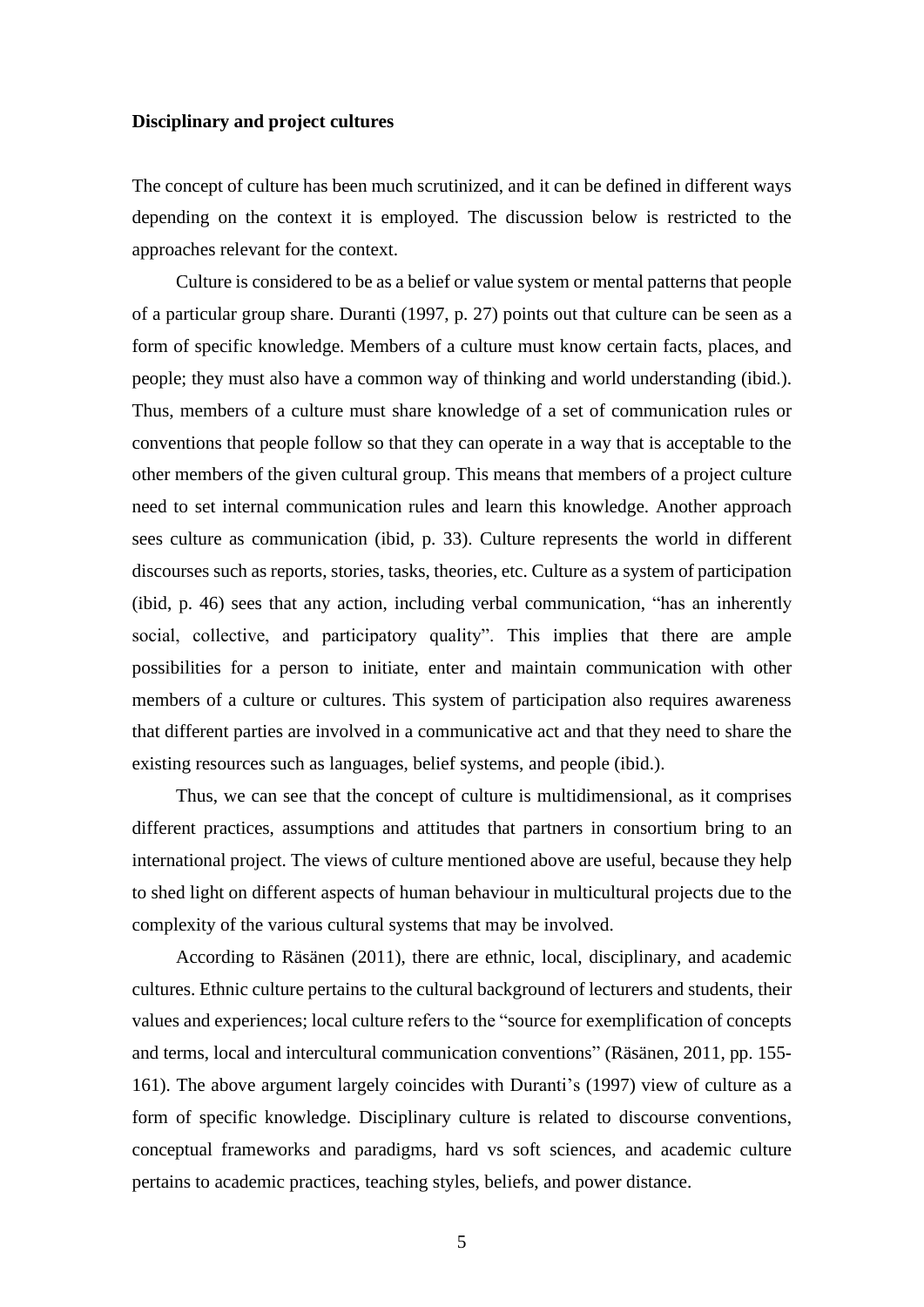Zuo and Zillante defined project culture as "the shared values, basic assumptions and beliefs that the participants involved in a project hold that determine the way they process the project and the relationship with each other in the project environment" (Zuo, et al., 2005, p. 357).

It is very important to establish an effective project culture in order to be outcomeoriented and be able to achieve the overall project goals. This implies that effective project culture has clear aims and objectives for the project, roles and commitment from each project member in the fulfilling of these roles, the project schedule, the project costs, and the project organization (Palmer, 2002, pp. 101-105).

All these cultures are essential for the project under discussion, but the project culture and the disciplinary culture seem to be the most important ones in case of content and language integrated learning (henceforth CLIL) since CLIL methodology is interdisciplinary in its essence: it combines teaching and learning of two disciplines dentistry and language.

## **Cultures within the Erasmus+ project**

Classification of disciplines into branches of science may be difficult because they may extend across the branches. For example, linguistics may share overlapping features with social sciences [\(Fløttum](https://www.google.com/search?tbm=bks&q=inauthor:%22Kjersti+Fl%C3%B8ttum%22&sa=X&ved=2ahUKEwj_hN635e3jAhWSlosKHWw1D4gQ9AgwAHoECAMQAg) et al., 2006, p. 21). Disciplines can be broadly classified into hard and soft ones (Becher, 1990, pp. 333-346). Dentistry, representing the natural sciences, is referred to as hard discipline, whereas linguistics, described as belonging to the humanities, is a soft discipline. Each discipline represents a knowledge base with different characteristics and has its own theories, methods and techniques.

Hard disciplines are said to have greater concern for cognitive goals, for example, the learning of facts and concepts. They have "objective knowledge base" and "scientists act as if they see themselves as discovering the truth, not making it" (Hyland in [Fløttum](https://www.google.com/search?tbm=bks&q=inauthor:%22Kjersti+Fl%C3%B8ttum%22&sa=X&ved=2ahUKEwj_hN635e3jAhWSlosKHWw1D4gQ9AgwAHoECAMQAg) et al., 2006, p. 20). In contrast, soft disciplines are characterized by greater concern for, for instance, critical thinking and such academic activities as the reading of research articles (Becher, 1990, pp. 333-346). In many contexts, the discipline of the humanities is viewed as a hermeneutical one "with subjective interpretation as a prominent feature" (Hyland in [Fløttum](https://www.google.com/search?tbm=bks&q=inauthor:%22Kjersti+Fl%C3%B8ttum%22&sa=X&ved=2ahUKEwj_hN635e3jAhWSlosKHWw1D4gQ9AgwAHoECAMQAg) et al., 2006, p. 21).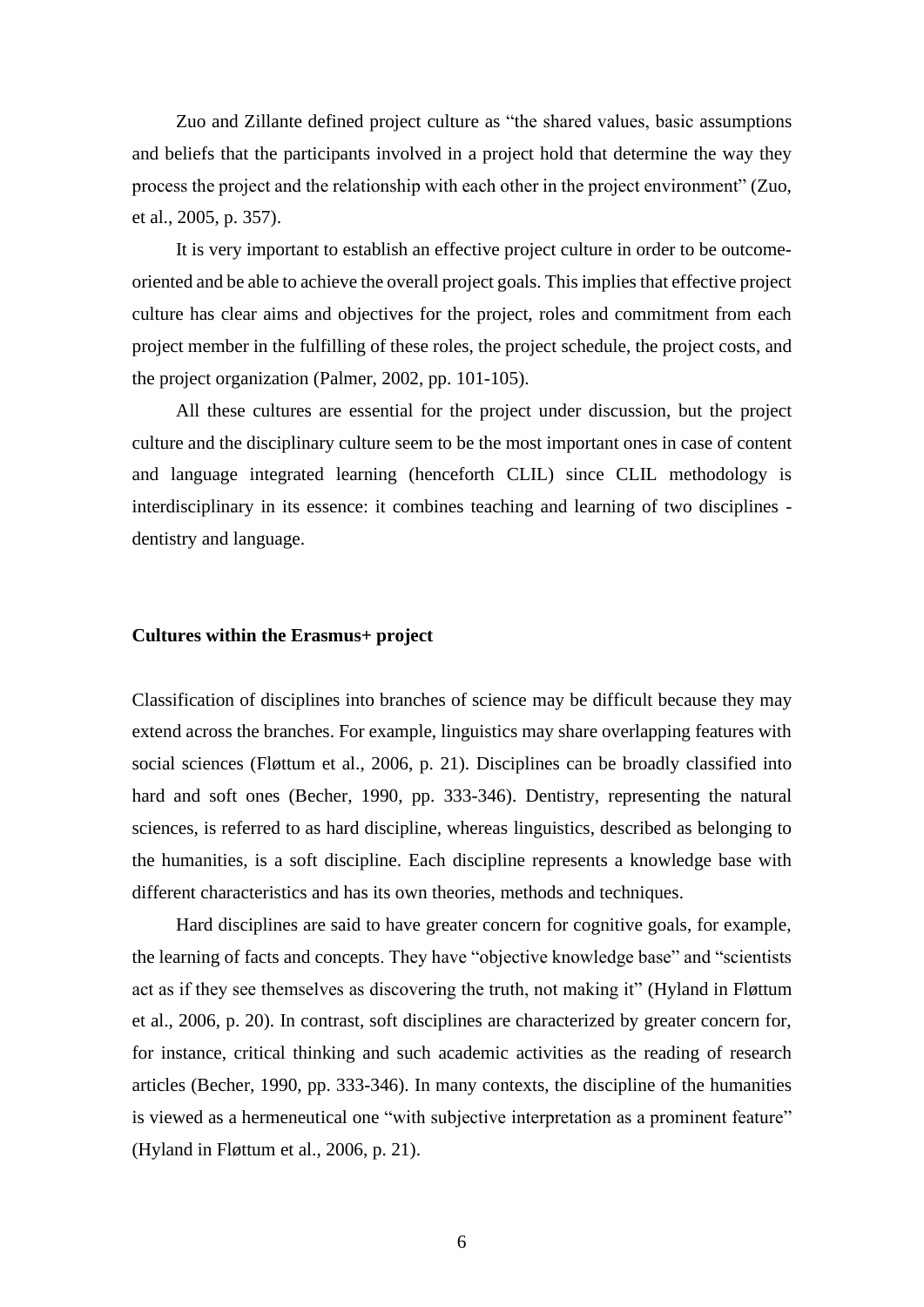The heterogeneous character of the disciplines involved in the project posed one of the challenges because of the assumed different ways of teaching and learning in hard and soft disciplines (Braxton, 1995, pp. 59-64).

Teaching can be grouped into two main categories: teacher-centered and studentcentered approaches. Academic staff who consider teaching as transmitting knowledge and who consider themselves as exclusive content experts are more likely to adopt a teacher-centered approach, whereas in student-centered approaches, the academic staff and student are in a more cooperative situation. In the former, more emphasis is on presentation methods, that is lectures, presentations, use of text; in the latter, there is more stress on participatory and discovery methods, and problem-based learning, namely students engage with the teacher, do projects, pair and group work, research, and discover knowledge for themselves (Rogers, 2002, p. 249).

Osama and Lesley (2016) used seven-year-quantitative data from a survey of USA and Canada universities aimed at assessing the trends of different teaching practices and learning outcomes in hard and soft disciplines. The yielded results confirmed Entwistle, Skinner, Entwistle, and Orr's (2000) study (in Osama et al., 2016) that student-centered approaches to teaching used in soft sciences had a positive impact on deep learning, while teacher-centered approaches which prevailed in hard sciences affected the learning outcomes negatively, as students adopted a surface approach to learning with an emphasis on consuming knowledge. Thus, when developing materials for the course in dentistry and language integrated learning, this distinction between the disciplinary cultures was taken into account in order to ensure deep learning of dentistry students.

On the whole, there is a close correlation between the student-centered and teachercentered approaches; however, in dentistry, presenting structured knowledge of the subject-matter is of utmost importance, while in language learning, facilitating understanding and developing skills and language use which stimulate conceptual and intellectual progress are more essential.

It is plausible to assume that successful consideration of the disciplinary cultures has allowed the project partners to work out the manual on the CLIL methodology, develop and successfully pilot a course and study materials in dentistry and English language integrated learning.

The training content for the course "Dentistry and English Language Integrated Learning" designed for would-be dentists enrolled at a tertiary level professional study programme in dentistry aimed at developing synergies of professional and linguistic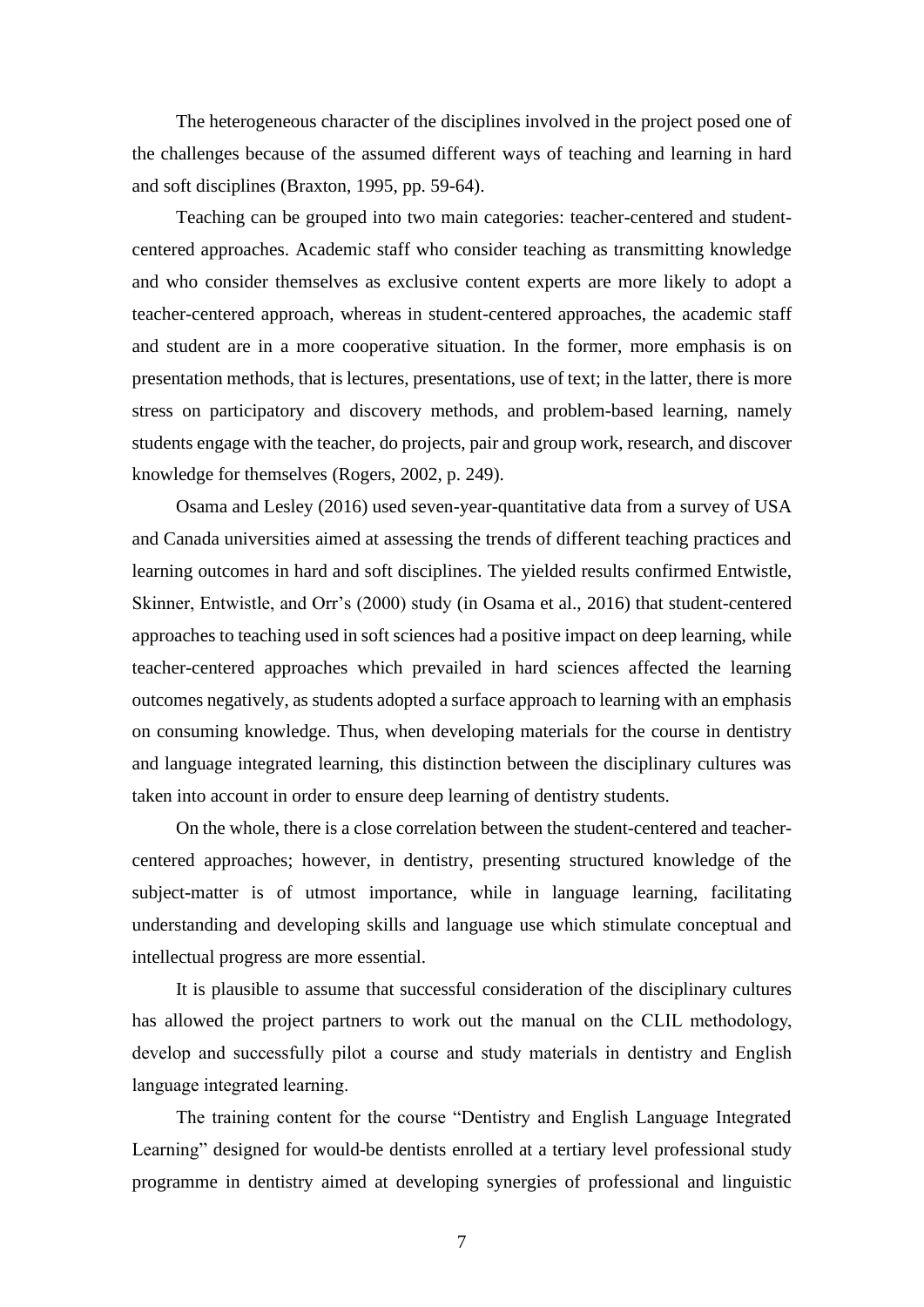competences. The course objectives were set to 1) develop learners' professional paraclinical and clinical competences, 2) foster the linguistic competence in order to apply the language structures and metacognitive strategies in the domain-related contexts and in interactional and transactional communicative events. The developed study materials and OERs assisted the relevant target group with acquiring transversal skills in dentistry.

Besides the disciplinary culture, there is also a culture at the project level which has more power to decide how project participants behave across different stages of a project. The establishment of an effective Erasmus+ project culture during the preparation stage and later during its implementation was aimed at setting achievable aims and objectives of the project and at outcome-oriented communication. Important aspects of effective project cultures were also providing the partners in consortium with clear roles and the commitment from each project member in the fulfilling of these roles, drawing up a realistic project schedule and costs as well as meeting the deadlines and costs.

As a result of successful cooperation, in addition to the blended mobility of higher education students organized in 2017, the following six intellectual outputs were produced. The survey report on synergies between higher education and labour market in dentistry aimed at re-evaluating the academic and dentistry-related competences as well as the transversal skills required for a career in dentistry. The manual on the CLIL methodology for the target groups set guidelines for the course in dentistry and English language integrated learning and the study materials developed. The project website (see http://paol.iscap.ipp.pt/erasmusendent/) helped to disseminate the intellectual outputs and good practice. The course "Dentistry and English Language Integrated Learning", the developed study materials and OERs for the course helped to equip the students with the transversal skills required in the professional setting. The intellectual outputs produced as a result of the established synergies between the HEIs and partnerships with professional dental associations were disseminated with the help of a comprehensive leaflet.

No doubt that the lead partner in consortium is responsible for a healthy project culture that comprises the understanding of each partner's roles, expectations, and values, high level of personal and institutional commitment, effective communication, a capacity to quickly identify and resolve problems, and collective decision-making.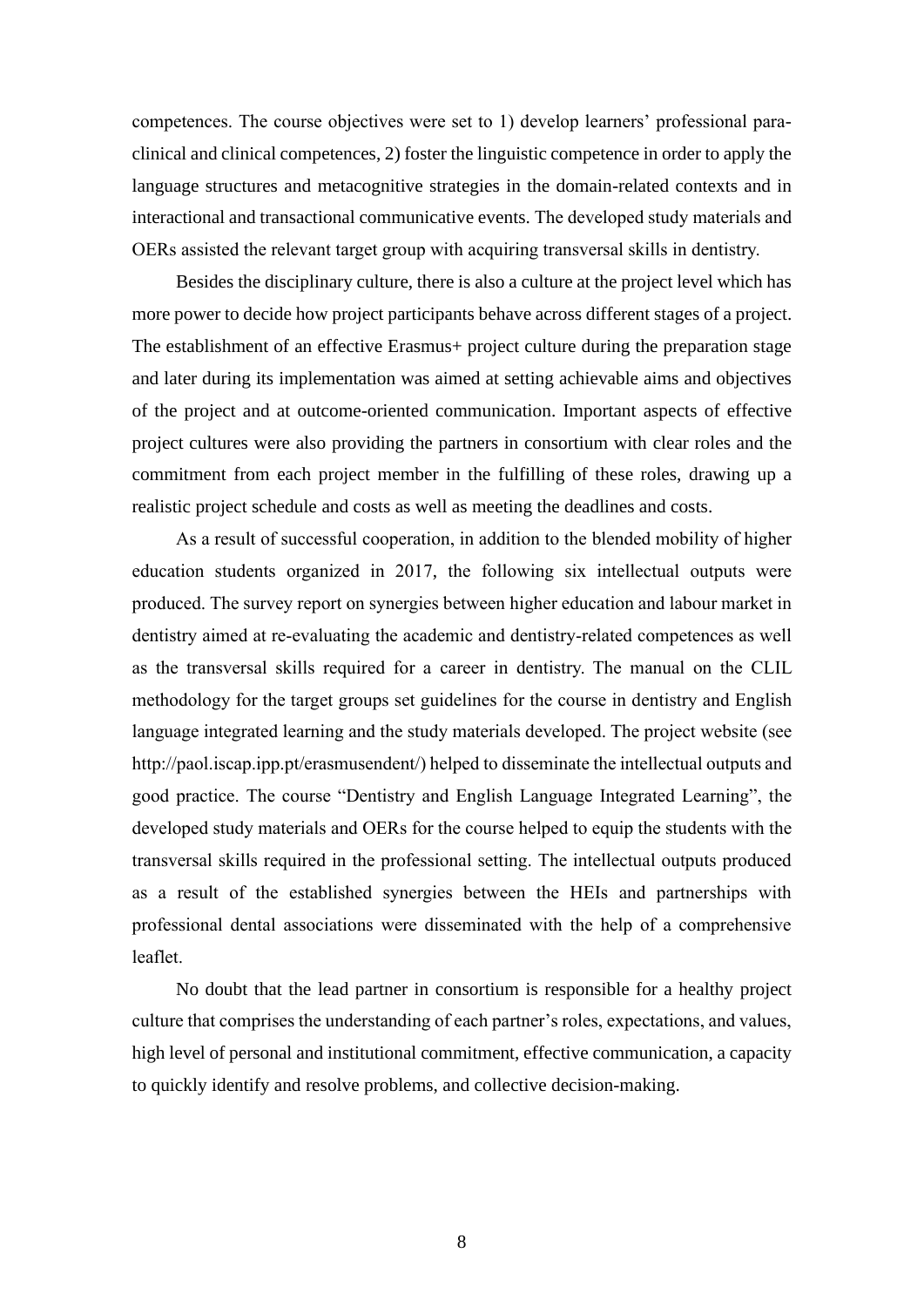## **Conclusion**

Increased mobility not only provides great personal enrichment for students and academic staff, but it also represents a significant contribution to understanding the plurality of cultures.

The concept of culture is not limited to national cultures. Culture can be focused on cross-disciplinary perspective. Dentistry as a hard discipline and linguistics as a soft discipline seem to be defined by the object they deal with, and, although disciplinary culture differences exist, when developing study courses and materials a learner-centered teaching approach should prevail as it may ensure deep learning.

A project culture perspective implies that successful project implementation in multicultural contexts depends on multifaceted aspects, including the ability to comply with each HEI's organization of communication processes, which need to be matched against the goals and objectives of the project. Maintaining multicultural communication is a team effort, and for a project to be successful, HEIs participating in multicultural projects need to understand the effect of their communicative actions in achieving the project goals. Therefore, the organization of the project communication process needs to be monitored to support these goals.

Success of multicultural communication depends on how well management communication, such as planning, organizing, coordinating, and monitoring, is understood and organized as a holistic project communication system, where each partner has his/her own responsibilities geared towards fulfilling project goals. If the functions and the system do not work properly, most likely there will be problems in the project culture and in the quality of project outputs.

If partners in consortium do not adhere to common goals and practices, the project is unlikely to function effectively. In projects with different cultural affiliations, HEIs require critical reflection on the relationship between the cultural groups to which those involved in the project belong and respect for the cultural affiliations of others.

Level of networking, cooperation and commitment of each partner in consortium to the fulfilment of the tasks in the project resulted in a high assessment of the project by the State Education Development Agency of Latvia.